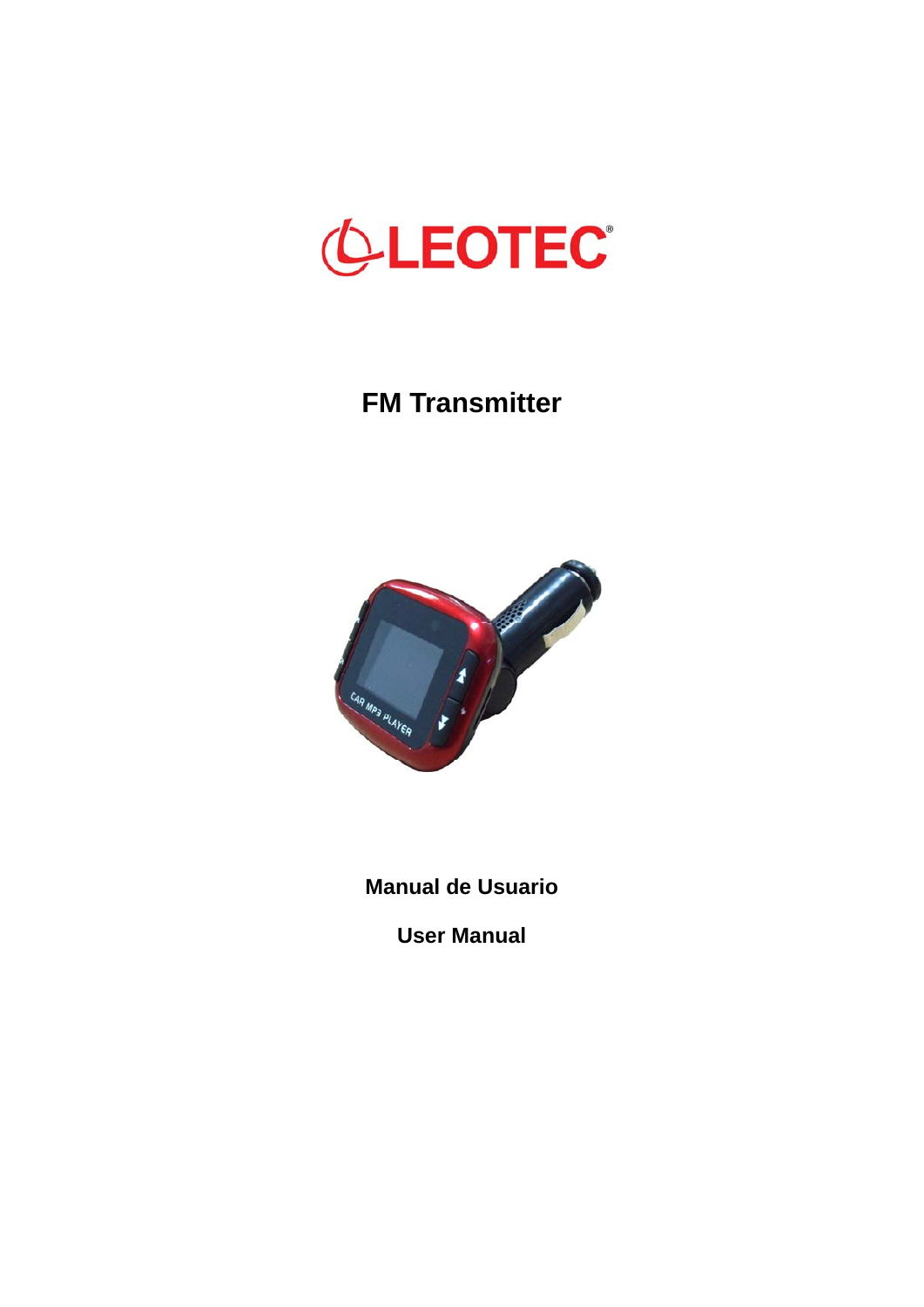## **Uso del Mando a distancia**



Pulsación larga para cambiar entre USB/SD card/ micro SD card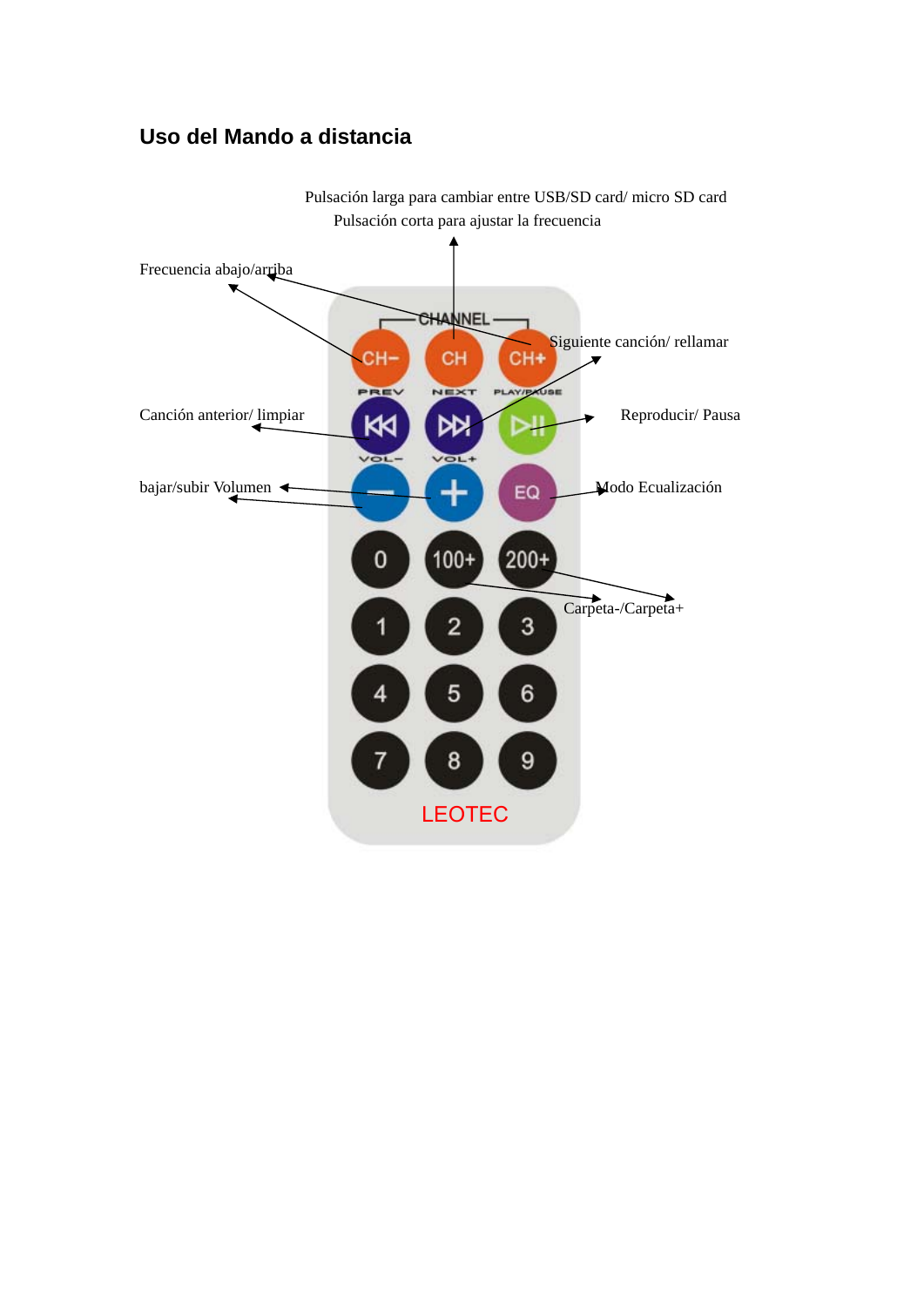### **Teclas**

| $100 -$   | Anterior carpeta                                                                        |
|-----------|-----------------------------------------------------------------------------------------|
| $100+$    | Siguiente carpeta                                                                       |
| CH-       | Canal abajo                                                                             |
| $CH+$     | Canal arriba                                                                            |
| <b>CH</b> | Botón para ajustar canal                                                                |
| EQ        | Cambia modo Ecualización de música (entre normal, pop, classical, rock y Jazz)          |
| VOL-      | Bajar Volumen                                                                           |
| VOL+      | Subir Volumen                                                                           |
| ▶/॥       | Reproducir / pausa                                                                      |
| K         | Canción anterior                                                                        |
| ÞЫ        | Canción siguiente                                                                       |
| $1 - 9$   | Pulse las teclas numéricas y espere 3 segundos para cambiar de canción                  |
|           | Pulse la frecuencia con las teclas numéricas y luego CH+ o CH- para cambiar la sintonia |

#### **Como usar la función de cambiar carpeta?**

 Durante la reproducción pulse los botones 100+ y 100- para cambiar de carpeta donde está ubicada la música.

Pulsando un número y esperando 3 segundos se comenzara a reproducir ese número de canción.

#### **Botones de Operación en el reproductor**

- "II" Reproducir/ Pausa
- "<sup>></sup> "<sup>></sup> Pulsación corta para siguiente canción
- " $M$ " Pulsación corta para anterior canción

- "CH": Pulsación corta para ajustar la frecuencia entre 87.5MHZ-108MHZ, la pulsación larga ajusta más rápido

#### **Como ajustar la frecuencia desde el mando a distancia ?**

● Configuración de la frecuencia:

 Pulse CH+ para aumentar la frecuencia 0.1MHz a 0.1MHz y pulse CH- para disminuir la frecuencia 0.1MHz a 0.1MHz.

● Introducción numérica:

Use los botones numéricos en el mando a distancia para ajustar la frecuencia.

Ej.: Si desea ajustar la frecuencia 107.9MHz, necesita introducir los dígitos: 1,0,7,9 y pulsar CH para finalizar el ajuste.

#### **Como cambiar la Ecualización**

Los modos de ecualización son: normal, pop, classical, rock y jazz. Si la cancion que esta escuchando esta en modo normal, presionando la tecla "EQ" una vez pasa al modo for one time, the mode can be changed as "pop", if you press "EQ" 2 times, the mode can be changed as classical.....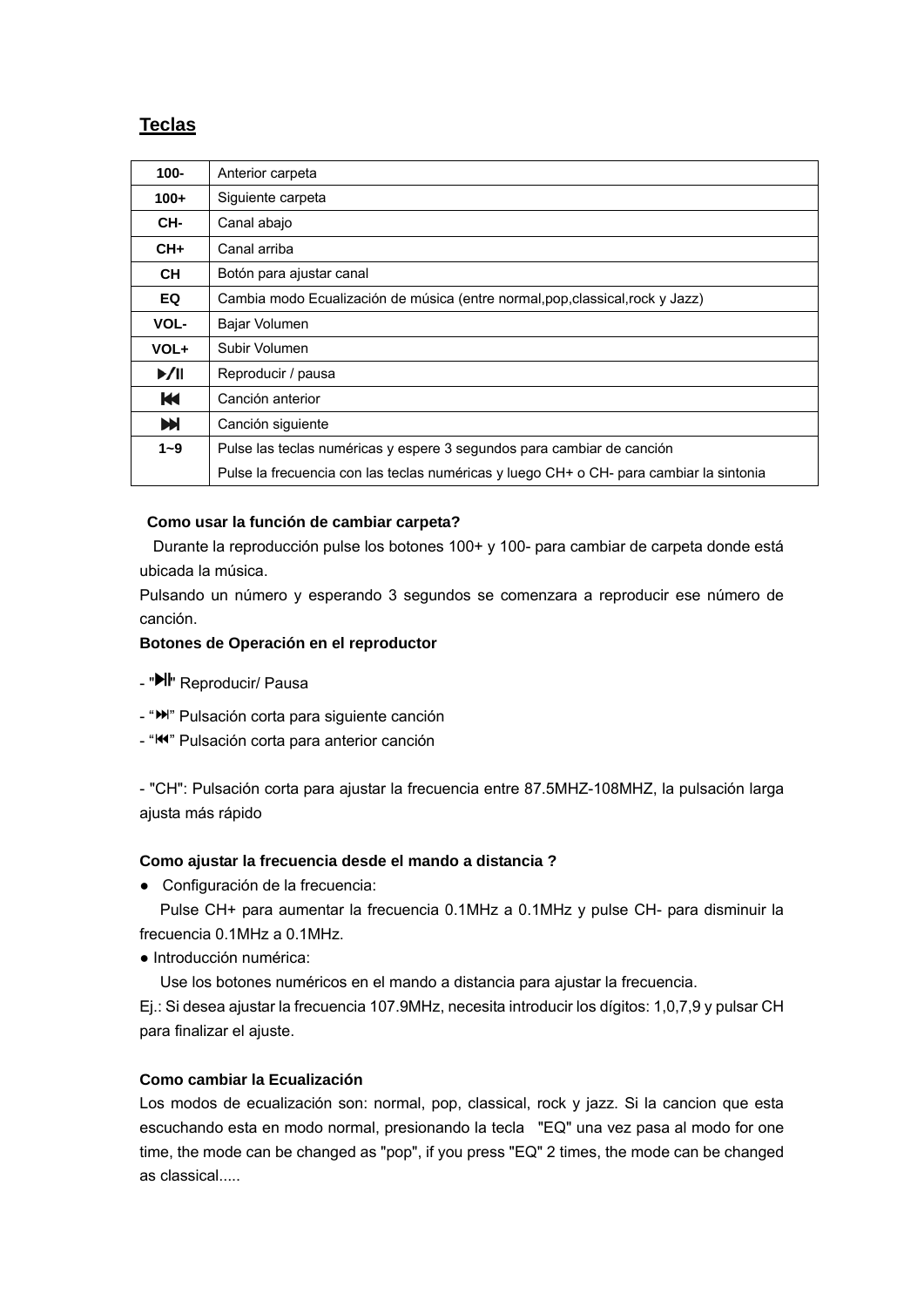## **Especificaciones técnicas**

| Pantalla             | LED                                      |
|----------------------|------------------------------------------|
| Alimentación         | <b>DC12V-24V</b>                         |
| Formatos audio       | MP <sub>3</sub>                          |
| Corriente            | $<$ 120 $mA$                             |
| <b>Bit rate</b>      | 8K bps-320K bps                          |
| Rango FM             | 87.5-108.0MHz                            |
| Ajuste de canal      | Pulse CH o use el mando para seleccionar |
|                      |                                          |
| <b>SNR</b>           | 85dB                                     |
| Distorsión HAR       | ≤0.05%                                   |
| Temperatura de uso   | $-5^{\circ}$ -----40°                    |
| Distancia disponible | $<$ 5m                                   |

**Nota: el diseño y especificaciones de los productos están sujetos a cambios sin previo aviso.** 

**Este producto solo puede ser desmontado por personal cualificado.**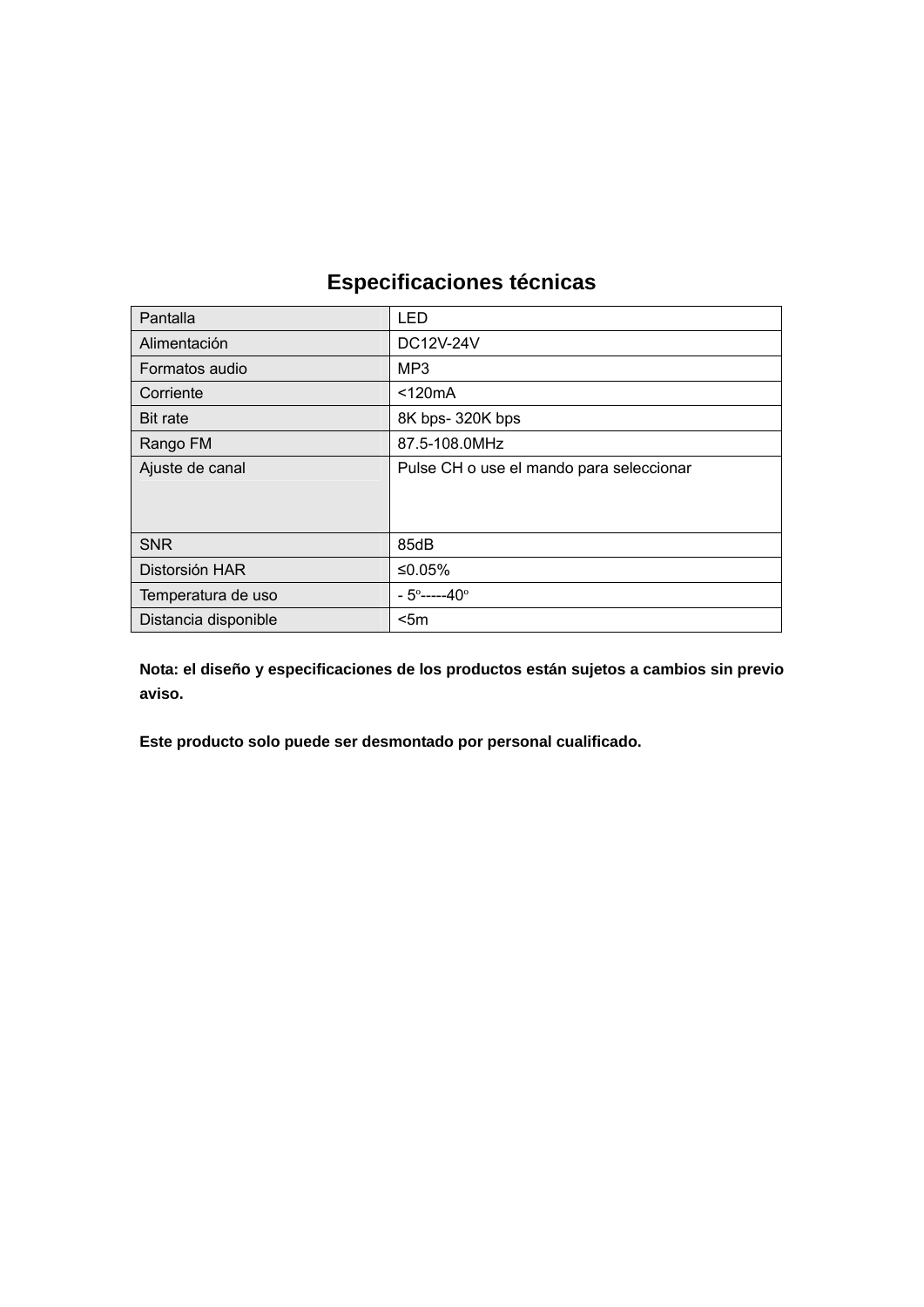# **Resolución de problemas**

| <b>Fallos</b>                                | Soluciones                                                                                                                                                                                                                                                                                            |
|----------------------------------------------|-------------------------------------------------------------------------------------------------------------------------------------------------------------------------------------------------------------------------------------------------------------------------------------------------------|
| No se enciende la pantalla<br>y no reproduce | Compruebe si fusible debería ser reemplazado (Figura<br>1.<br>$2$ ).<br>Compruebe que el mechero del coche funcione<br>2.<br>correctamente.                                                                                                                                                           |
| La radio FM no<br>Reproduce la canción       | Compruebe si la frecuencia de radio es consistente con el<br>reproductor                                                                                                                                                                                                                              |
| Ruido FM después de<br>encender              | Compruebe si la frecuencia de radio es consistente con<br>$1_{-}$<br>el reproductor<br>Seleccione una frecuencia sin emisoras<br>$2_{1}$<br>$3_{-}$<br>Si la canción falla reproduzca otra<br>Aumentando el volumen puede reducirse el ruido, si el<br>4.<br>sonido distorsiona, disminuya el volumen |



Figura 2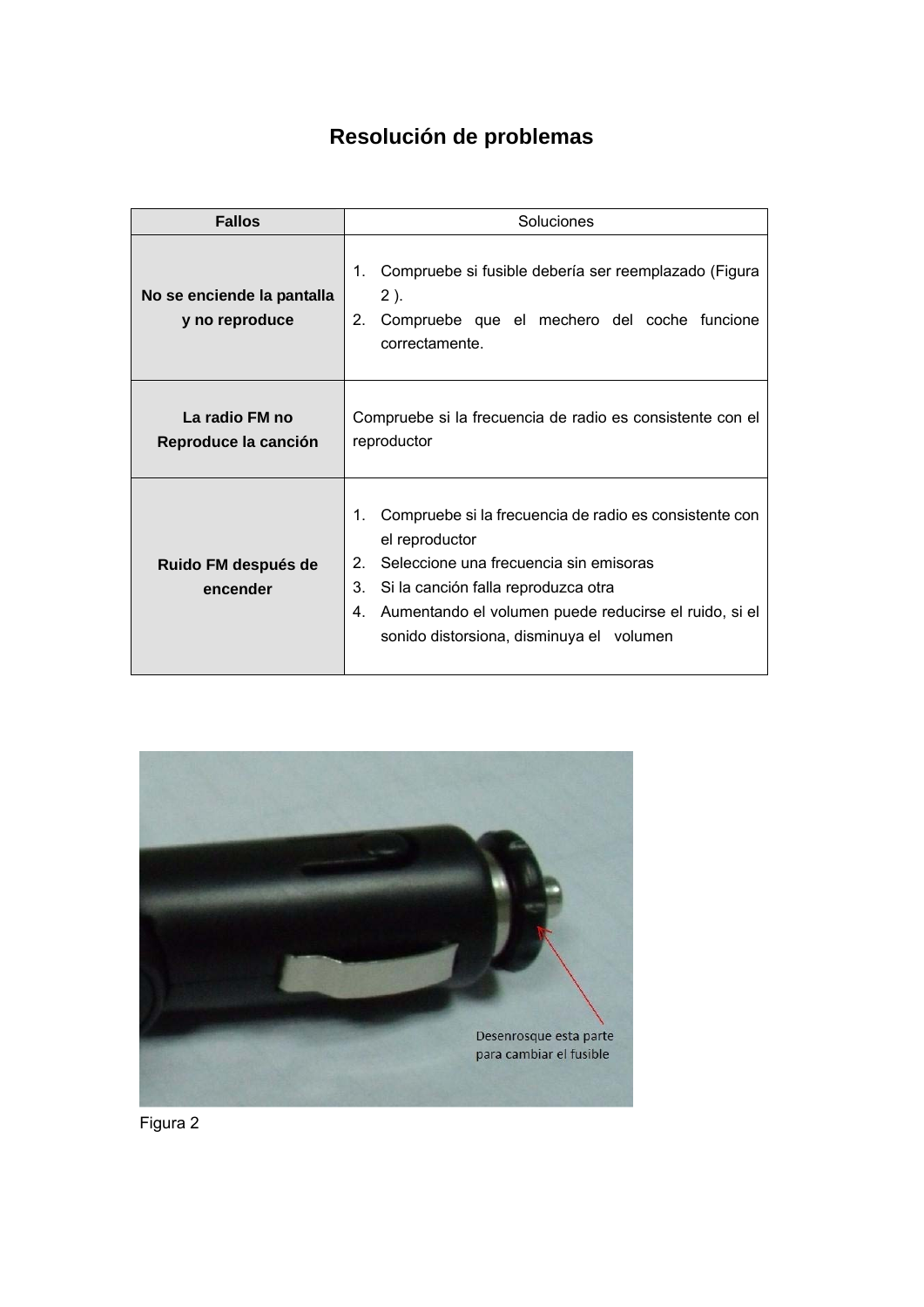#### **Garantía y responsabilidad**

El fabricante otorga una garantía por 24 meses para el reproductor y los accesorios suministrados. La garantía comprende los daños y los vicios relacionados con materiales defectuosos y confección imperfecta. La garantía no cubrirá los daños que ocurran por uso no reglamentario o inadecuado, o por reparaciones o cambios en el aparato efectuados sin la autorización del fabricante. El fabricante tampoco asumirá la responsabilidad por daños sufridos a causa de lucro cesante.

#### **Soporte y Servicio técnico**

Para cualquier consulta técnica puede acudir a su punto de venta o contactar con el servicio técnico de LEOTEC. Más información disponible en el sitio web: www.leotec.com o mediante el e-mail: soporte@leotec.com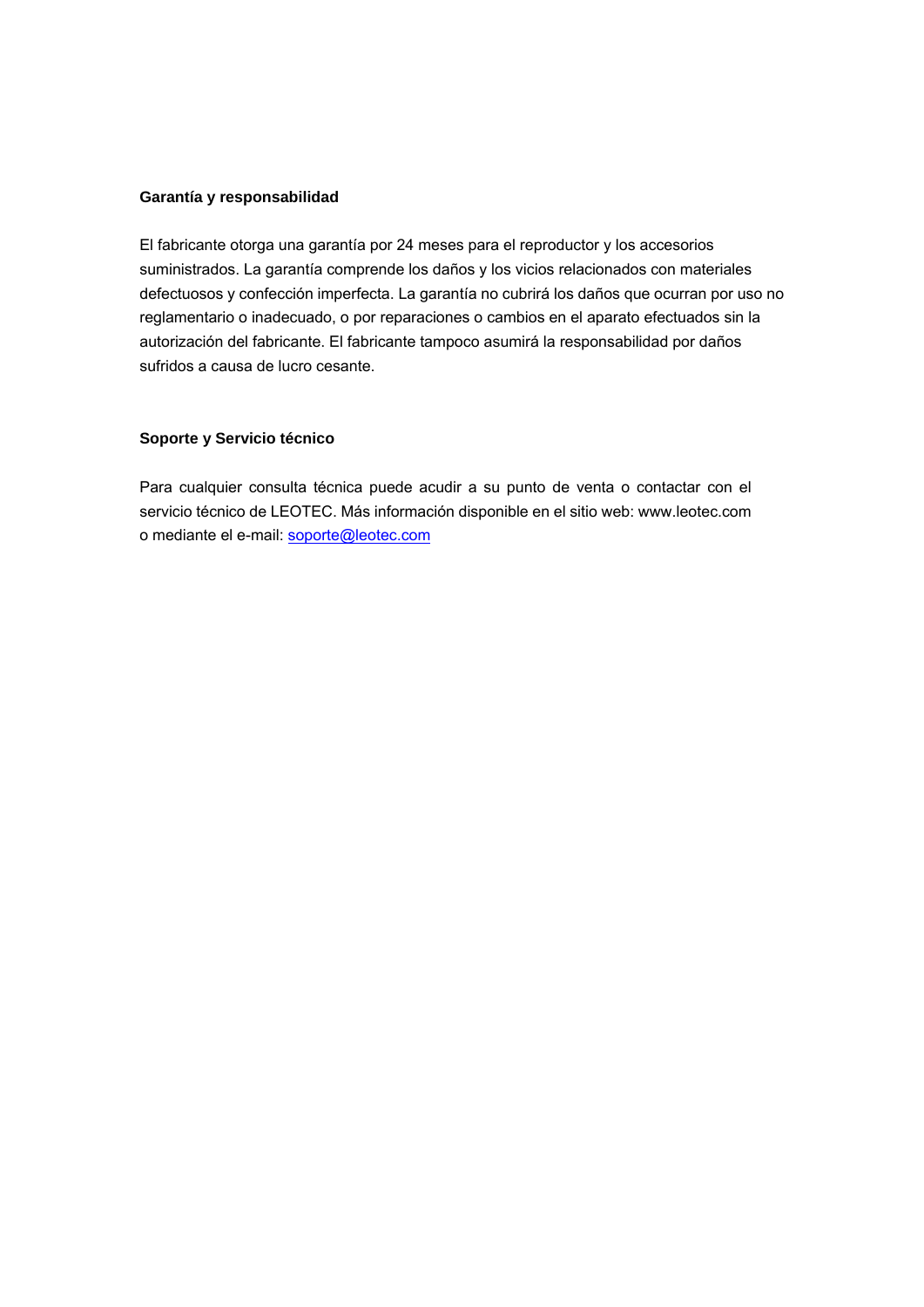# **Operations of Remote Control**

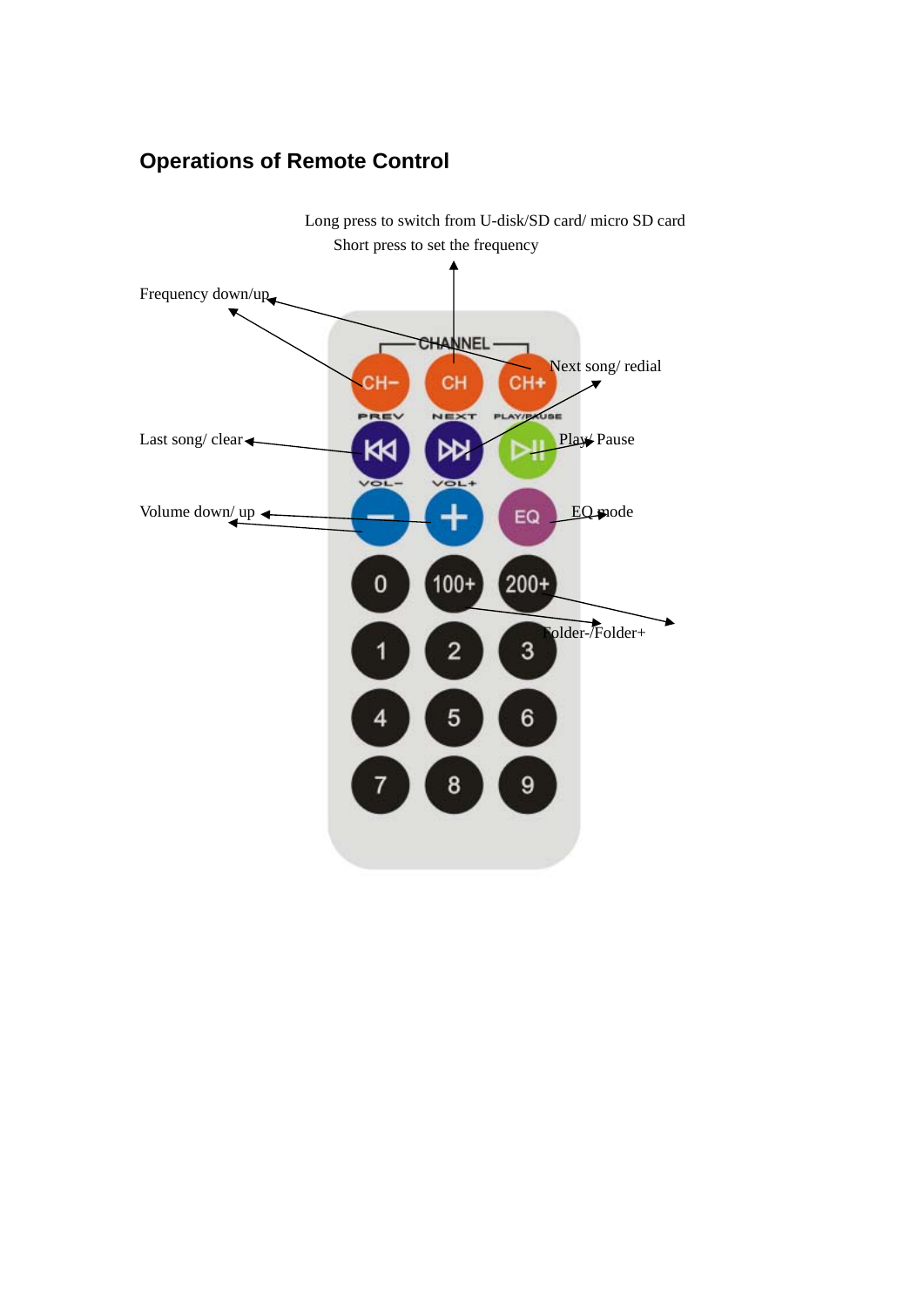## **Key explanation**

| $100 -$                   | Previous folder                                                        |
|---------------------------|------------------------------------------------------------------------|
| $100+$                    | Next folder                                                            |
| CH-                       | Channel decrease                                                       |
| $CH+$                     | Channel increase                                                       |
| <b>CH</b>                 | Hot key for setting channel                                            |
| EQ                        | Set Music EQ mode (Between normal, pop, classical, rock and Jazz)      |
| VOL-                      | Volume down                                                            |
| VOL+                      | Volume up                                                              |
| $\blacktriangleright$ /II | Music play or pause                                                    |
| К                         | Previous song                                                          |
| ы                         | Next song                                                              |
| $1 - 9$                   | Press number keys wait three second direct switch to relevant to music |
|                           | Press number keys again CH+ or CH- switch to relevant to frequency     |

### **How to use folder function?**

When playing, short press 100+ or 100- key, to change the folder where it found the music.

If you press some number key and wait 3 seconds, then will play this song number. **Operation Keys on the player** 

1."<sup>II</sup> Play/ Pause

2. "CH+/CH-": Short press to adjust the frequency between 87.5MHZ-108MHZ, long press can adjust quicker

3. "<sup>></sup>" Short press for next song

" $H$ <sup>"</sup> Short press for previous song

### **How to set up frequency**

●Frequency adjustment setup:

 Press CH+ key to increase the frequency 0.1MHz by 0.1MHz and press CH- key to decrease the frequency 0.1MHz by 0.1MHz.

●Numeric input setup:

Use the numeric keys on the remote controller to set up the frequency.

E.g:If you want to set up the frequency as 107.9MHz , it just needs to input the digits:1,0,7,9 and then press CH to finish the setup.

### **How to change the EQ mode**

EQ modes are normal, pop, classical, rock and jazz. If the song you are playing is normal mode, then if you press "EQ" for one time, the mode can be changed as "pop", if you press "EQ" 2 times, the mode can be changed as classical.....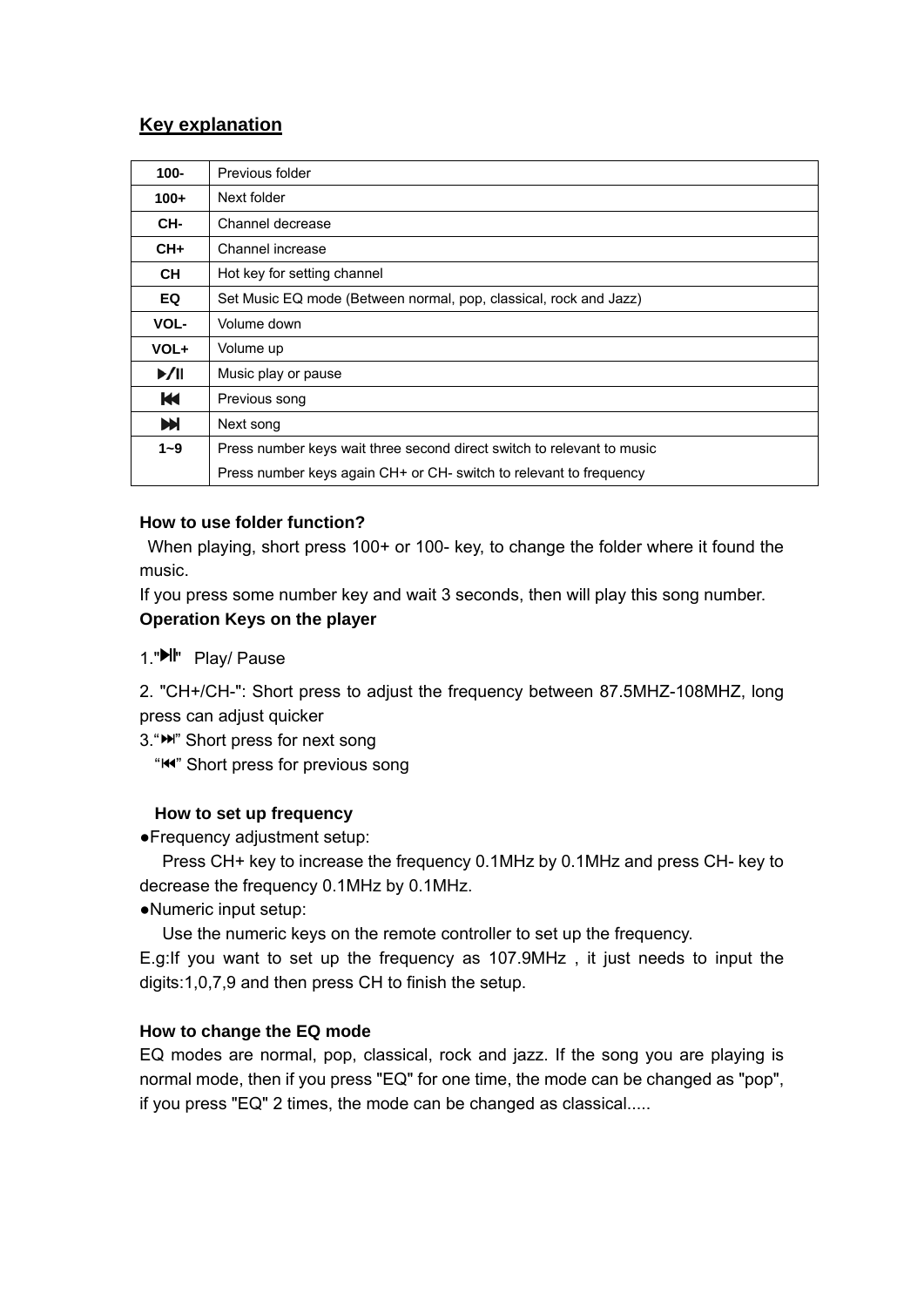## **Technical Specifications**

| <b>Display</b>         | I FD                                  |
|------------------------|---------------------------------------|
| Power supply           | <b>DC12V-24V</b>                      |
| Audio formats          | MP <sub>3</sub>                       |
| Working current        | $<$ 120 $mA$                          |
| <b>Bit rate</b>        | 8K bps-320K bps                       |
| FM range               | 87.5-108.0MHz                         |
| Channel setting switch |                                       |
|                        | Press CH key or use remote control to |
|                        | select                                |
| <b>SNR</b>             | 85dB                                  |
| <b>HAR distortion</b>  | ≤0.05%                                |
| Working temperature    | $-5$ -----40                          |

**Note: the design and specifications of the product shall be subject to change without any future notice.** 

**! Only the professional personnel are allowed to dismantle the product.**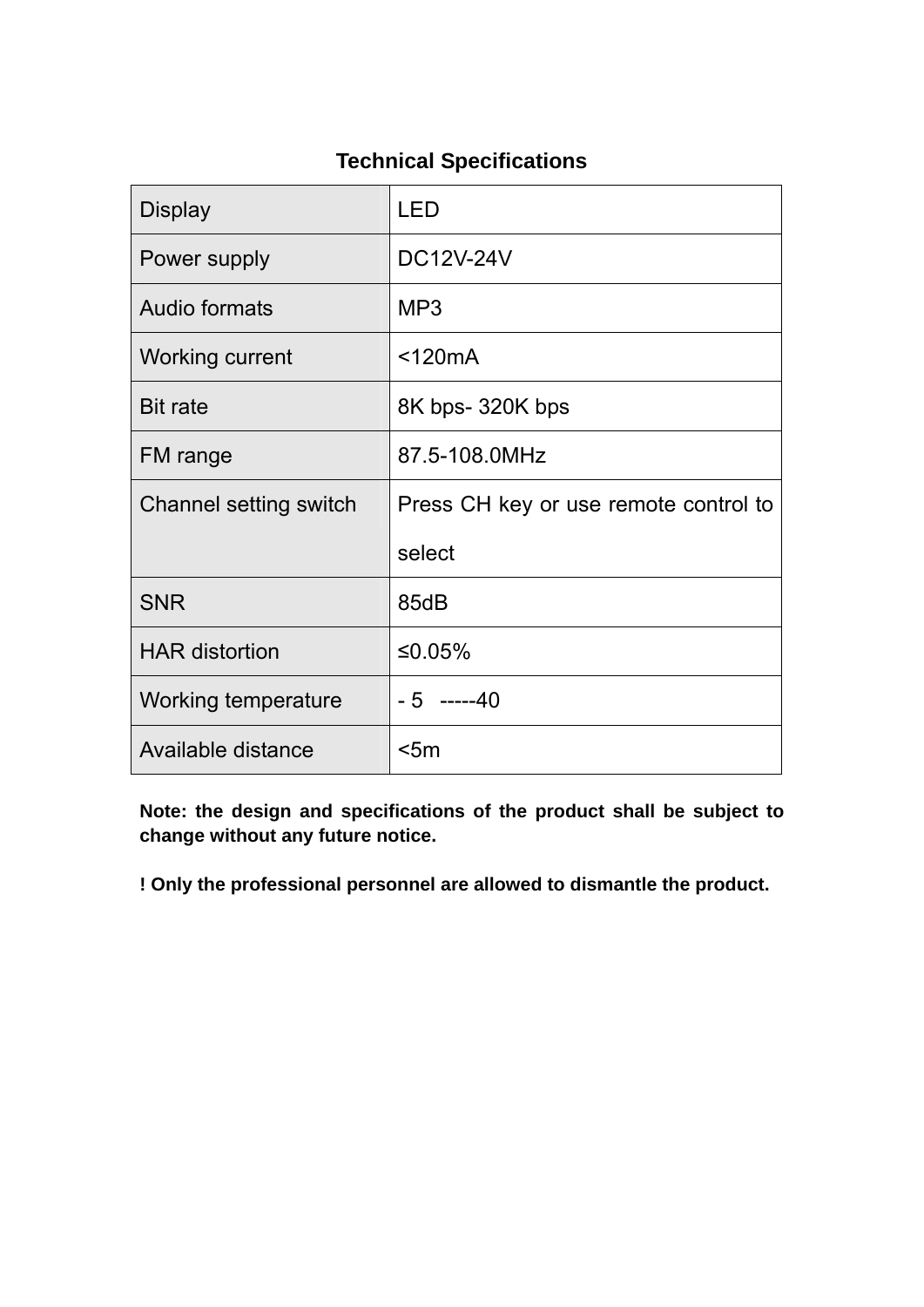# **Troubleshooting**

| <b>Faults</b>                            | Solutions                                                                                                                                                                                                                                                                                                |
|------------------------------------------|----------------------------------------------------------------------------------------------------------------------------------------------------------------------------------------------------------------------------------------------------------------------------------------------------------|
| No power and No<br>display               | 3. Check whether the fuse tube is disconnected.<br>the tube should be replaced (Figure 2).<br>4. Check whether the voltage is 12V.                                                                                                                                                                       |
| <b>FM radio refuses to</b><br>work       | Check whether the frequency of radio<br><b>IS</b><br>consistent with the player                                                                                                                                                                                                                          |
| <b>FM noise after power</b><br><b>on</b> | 5. Check whether the frequency of radio is<br>consistent with the palyer<br>6. Select the station-free frequency<br>7. The song has fault, please select another song<br>to play<br>8. It may eliminate the noise by increasing the<br>volume, if the sound is distorted, please turn<br>down the volume |



Figure 2